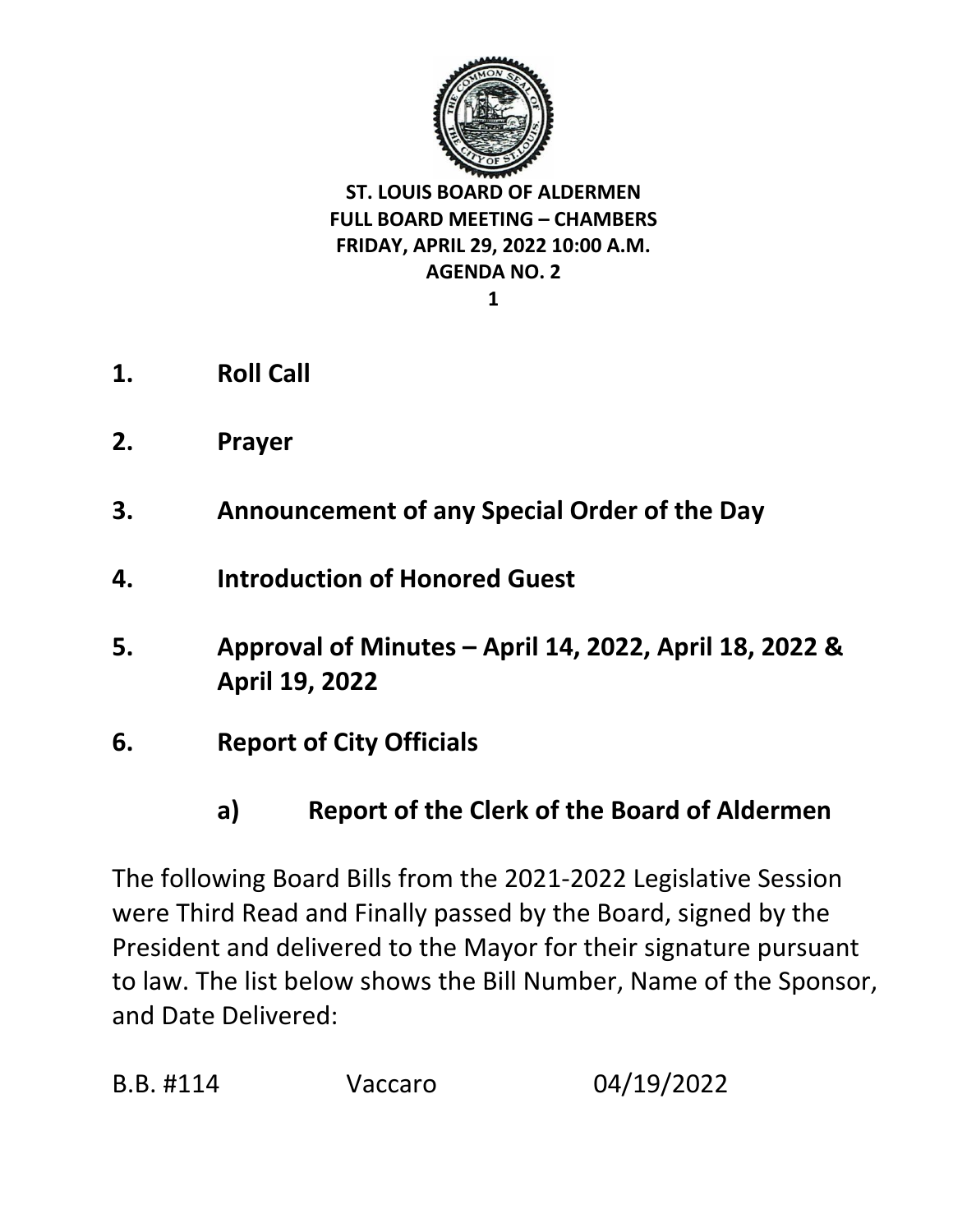

**2**

- **b) Office of the Mayor None**
- **c) Office of the President None**
- **7. Petitions and Communications None**
- **8. Board Bills for Perfection – Informal Calendar None**
- **9. Board Bills for Third Reading - Informal Calendar None**
- **10. Resolutions – Informal Calendar None**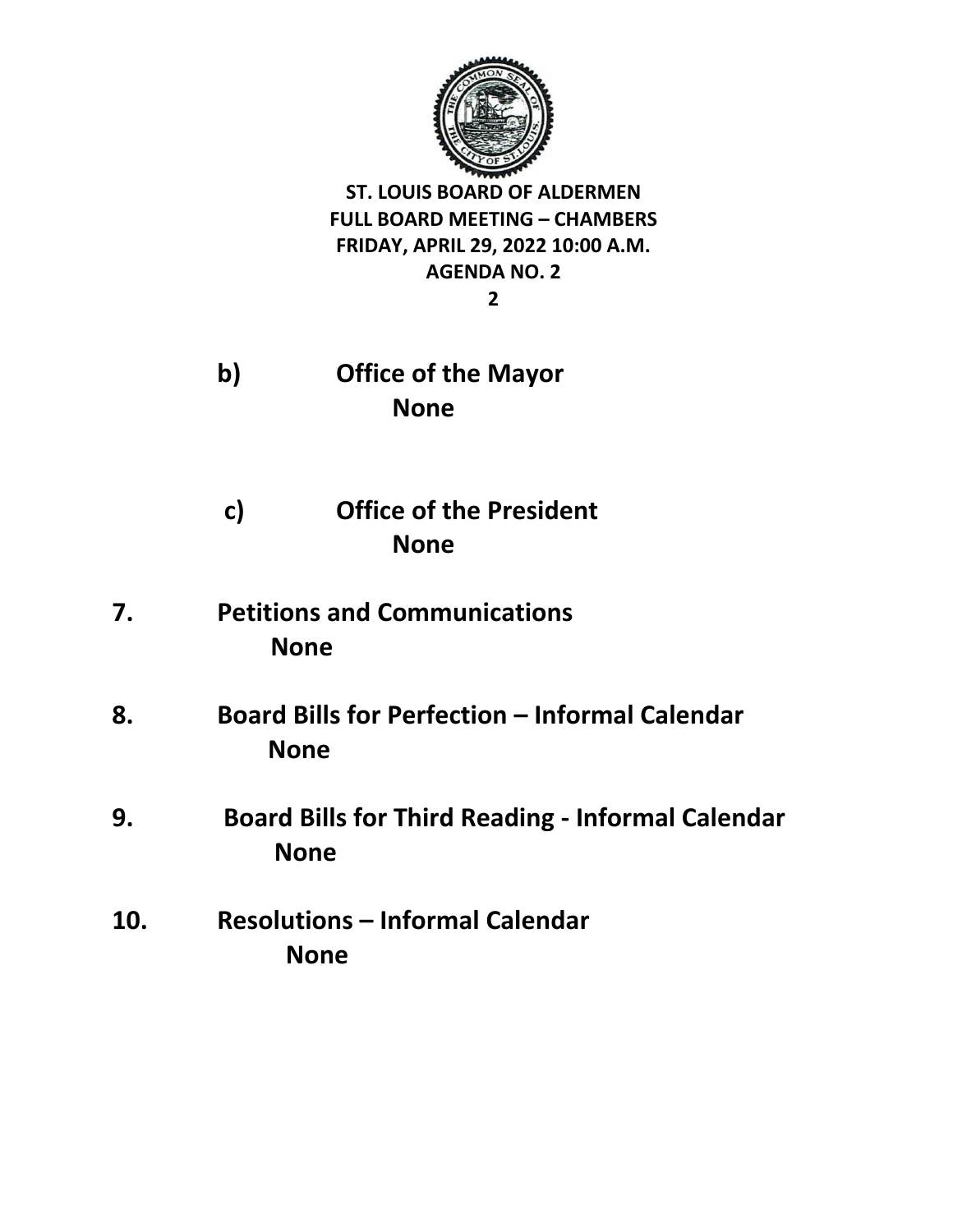

**3**

# **11. First Reading of Board Bills**

**B.B. #2 – Page –** An Ordinance recommended by the Planning Commission on April 13, 2022, to change the zoning of property as indicated on the District Map, from the "F" Neighborhood Commercial District to the "D" Multiple-Family Dwelling District, in City Block 624, so as to include the described parcel of land in City Block 624; and containing an emergency clause.

**B.B. #3 – Ingrassia/Collins-Muhammad** – An Ordinance authorizing the honorary street name Ollie Stewart Way pursuant to Ordinance 68937, which shall begin at the intersection of Park Avenue and Cardinal Avenue and run east on Park Avenue to the intersection of Park Avenue and Montrose Avenue.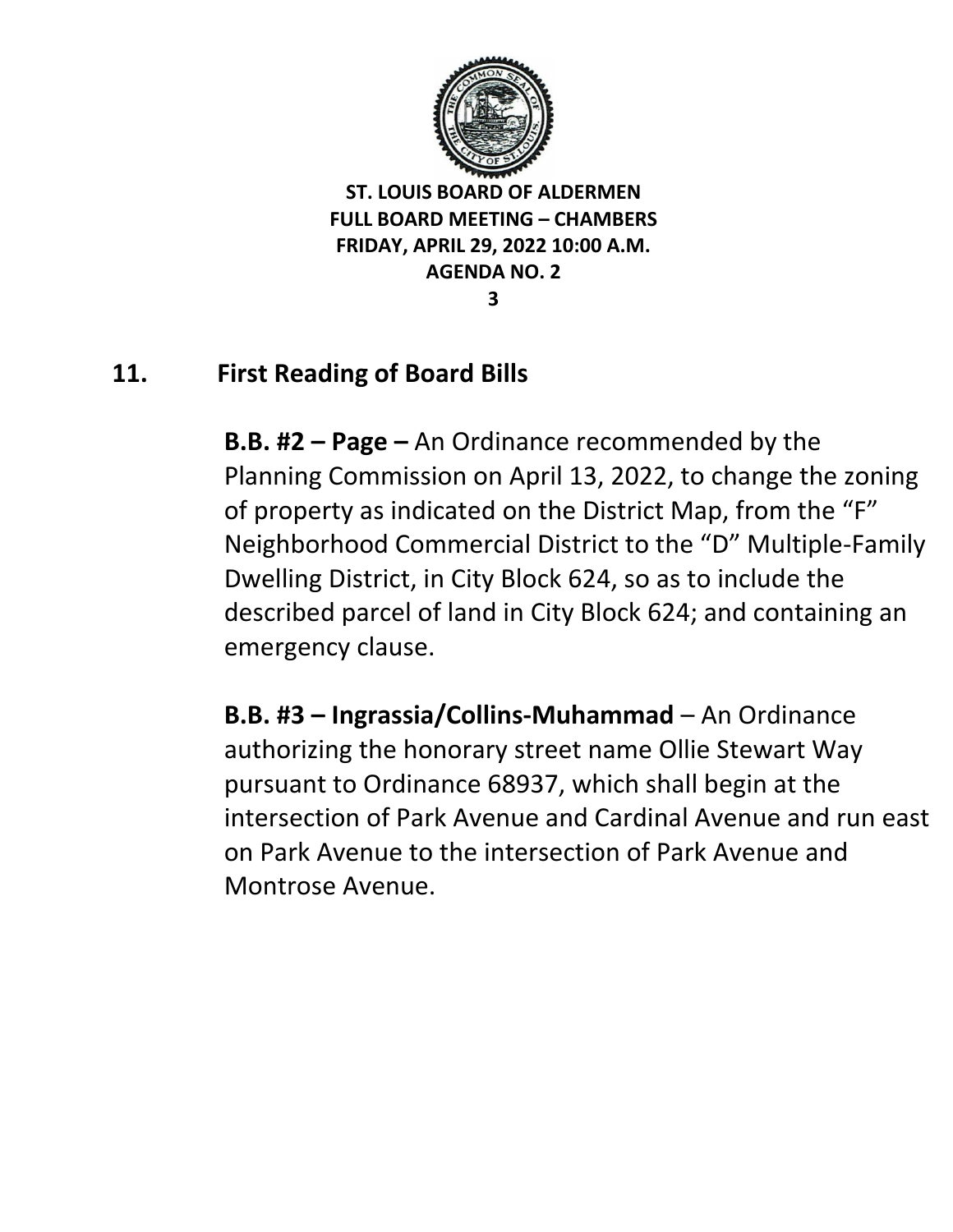

**4**

# **11. First Reading of Board Bills – (cont.)**

**B.B. #4 – Rice** – An ordinance recommended by the Planning Commission approving the name of a new street within an approved resubdivision in the City of St. Louis-- extending between Kingshighway Boulevard on the west to Shaw Boulevard on the east -- to be named Shaw Avenue. The extension was created during the Kingshighway Bridge Improvement Project.

**B.B. #5 – P. Boyd** – An ordinance repealing Ordinance 69864, and prohibiting the issuance of any package or drink liquor licenses for any currently non-licensed premises within the boundaries of the Twenty-Seventy Ward Liquor Control District, as established herein, for a period of three years from the effective date hereof; and containing an emergency clause.

**B.B. #6 – Muhammad** – An ordinance repealing Section 2 of Ordinance 59513 relating to the Board of Aldermen's officers and employees and their removal, and replacing it with a new Section 2.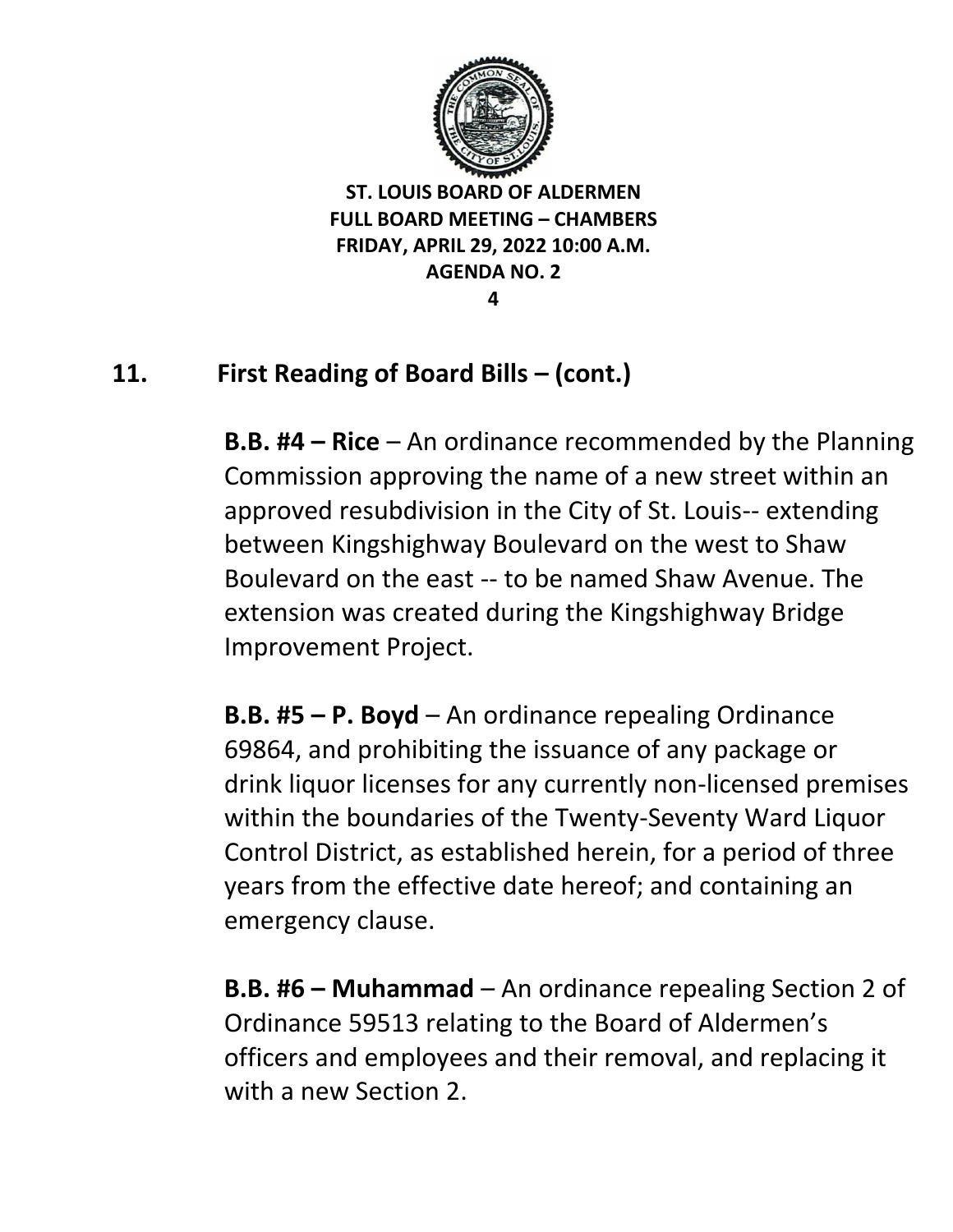

**5**

# **11. First Reading of Board Bills – (cont.)**

**B.B. #7 – Todd** – An ordinance authorizing and directing the Director of Streets to permanently close, barricade or otherwise impede the flow of traffic on the 4000 block of West Belle Place by blocking said traffic flow at the east curb line of North Sarah Street at the intersection of West Belle Place and North Sarah Street.

**B.B. #8 – Todd** – An Ordinance establishing a two-way stop site at the intersection of Academy Avenue and Raymond Avenue regulating all traffic traveling northbound and southbound on Academy Avenue at Raymond Avenue; and containing an emergency clause.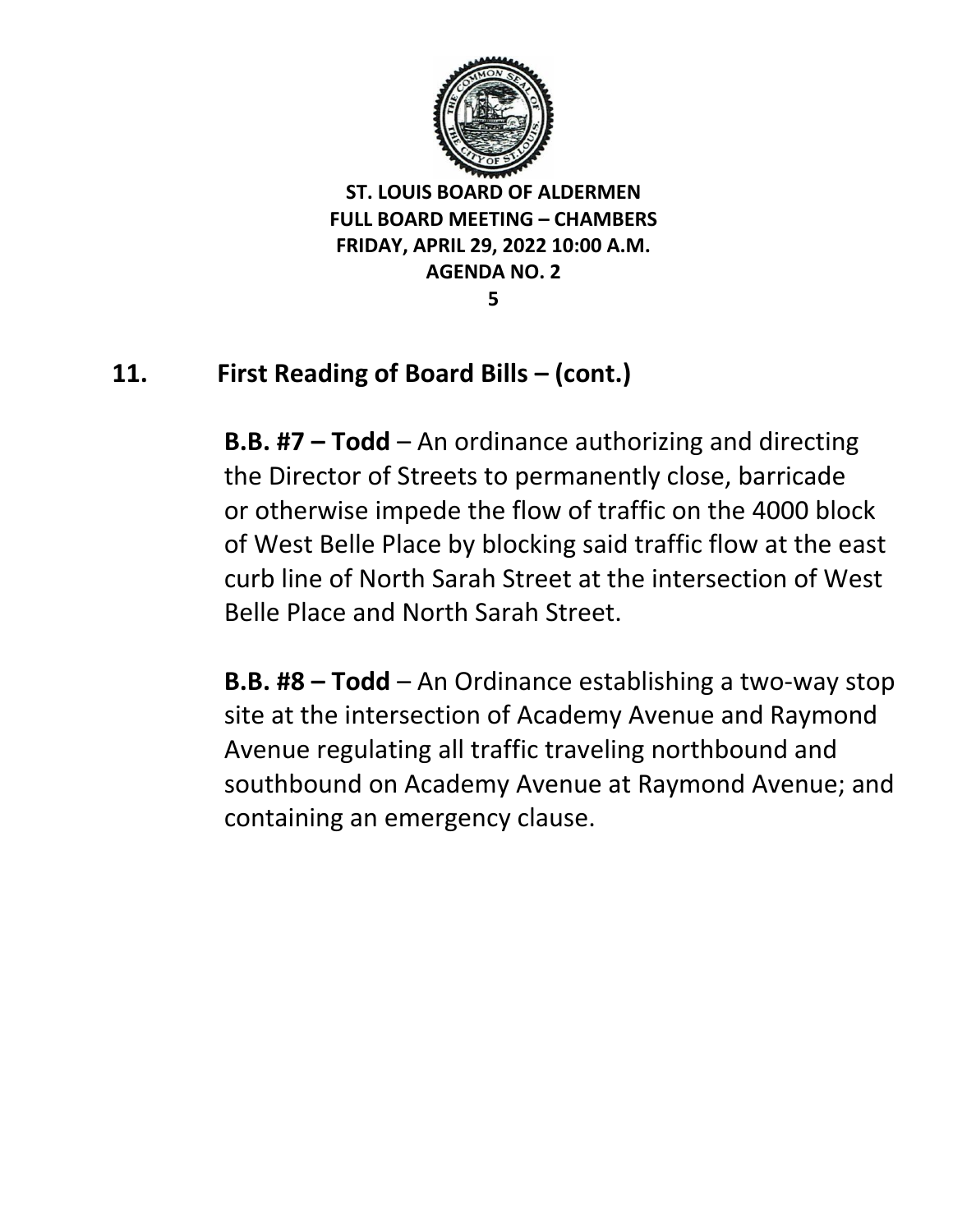

**6**

# **11. First Reading of Board Bills – (cont.)**

**B.B. #9 – Todd** – Pursuant to Ordinance Number 70333 as amended by Ordinance Number 71394, an ordinance directing the Director of Streets to install speed humps to calm the flow of traffic on the: 700 Block of Aubert Ave, 5100 block of Cabanne Ave, 3730 block of Cook Ave, 4100 block of CD Banks Ave, 4400 block of Enright Ave, 3700 block of Finney Ave. 3800 block of Finney Ave, the 5000 block of Minerva Ave, 5000 block of Ridge Ave, 4300 block of Washington Ave, 5000 block of Vernon Ave, and 5100 block of Vernon Ave.

**B.B. #10 – Schweitzer** – An ordinance establishing the Holly Hills Special Business District pursuant to Sections 71.790 through 71.808 of the Revised Statutes of Missouri, and Setting its boundaries, tax rate, initial rate of levy subject to the approval of the qualified voters and uses to which tax revenue may be put; creating a board of commissioners; and containing severability, effectiveness, and emergency clauses.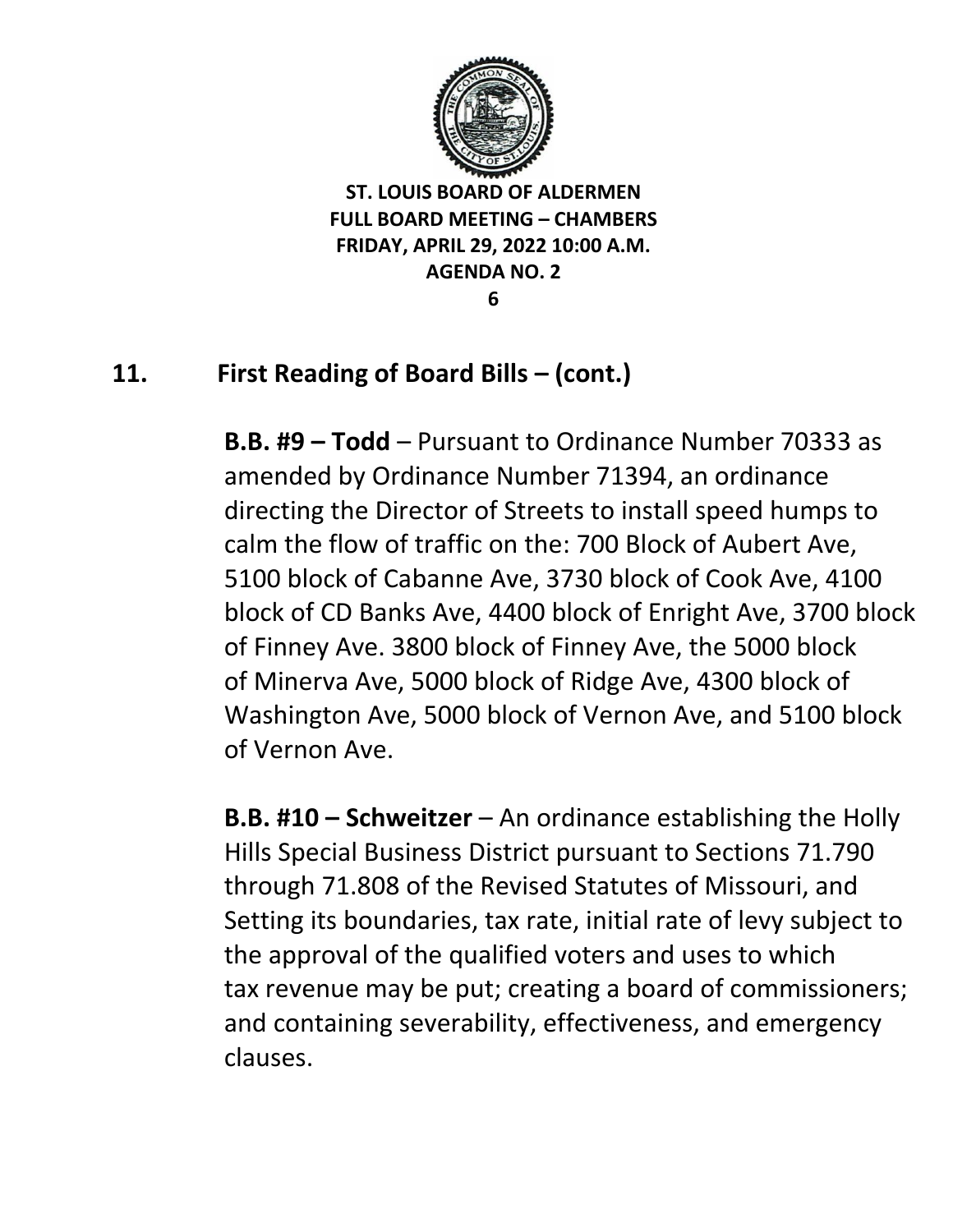

**7**

# **11. First Reading of Board Bills – (cont.)**

**B.B. #11 – Ingrassia** – An Ordinance recommended by the Board of Estimate and Apportionment authorizing the Department of Health to accept a Local Public Health Disparities Initiative grant award of up to \$1,326,325.00 from the Missouri Department of Health and Senior Services, for the grant purposes of providing funding assistance with local efforts of reducing COVID-19 related health disparities; authorizing the expenditure of LPH Disparities Initiative grant funds for grant purposes, and to fulfill the obligations of said grant; and containing an emergency clause.

**B.B. #12 – Pres. Reed** – An Ordinance recommended by the Board of Estimate and Apportionment and authorizing the Mayor, or her designees, to apply for and accept funds pursuant to Federal appropriations under the American Rescue Plan Act of 2021, containing a severability clause; and containing an emergency clause.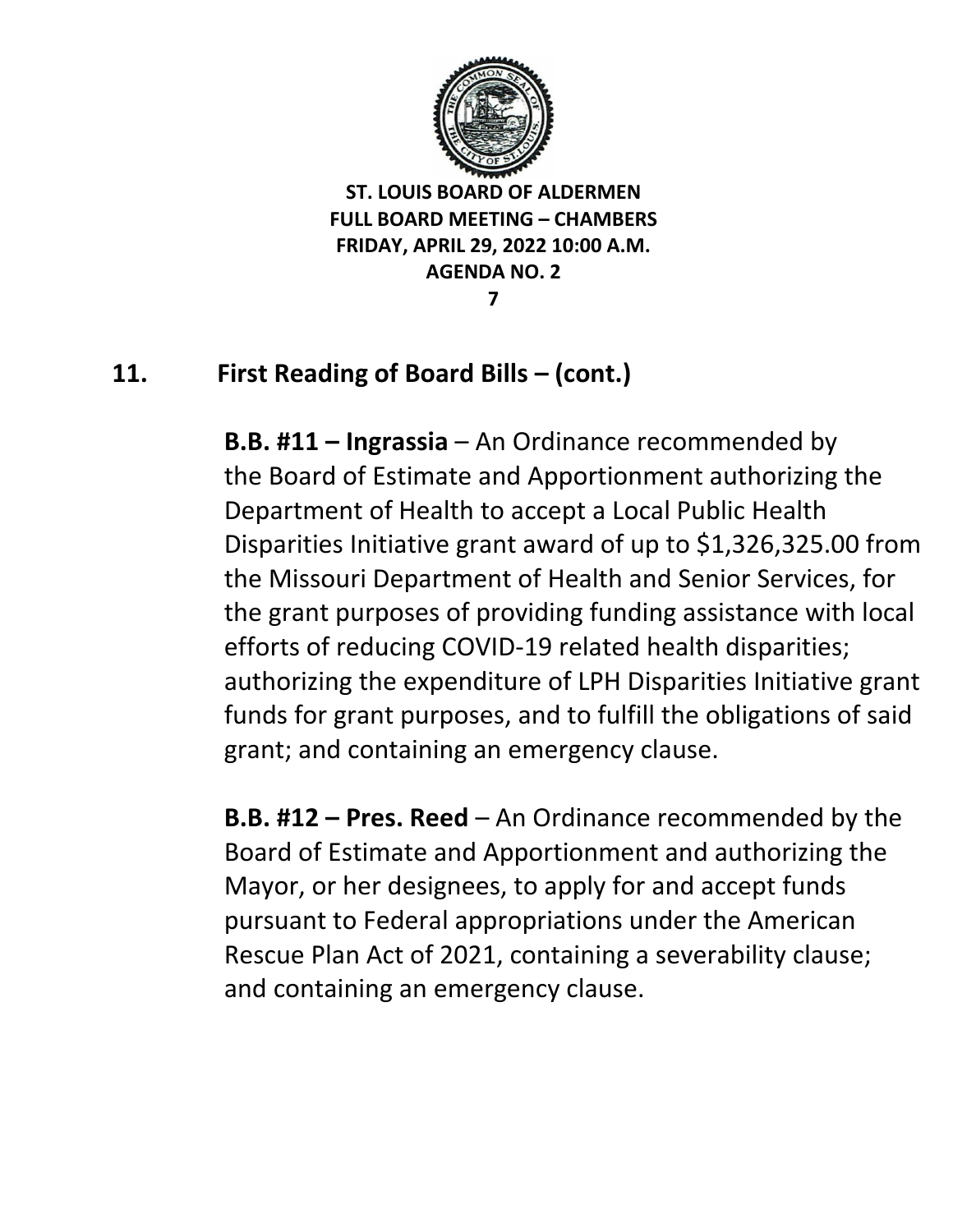

**8**

# **11. First Reading of Board Bills – (cont.)**

**B.B. #13 – P. Boyd** – Pursuant to Ordinance Number 70333 as amended by Ordinance Number 71394, an ordinance directing the Director of Streets to install speed humps to calm the flow of traffic on the: 5300 block of Arlington Avenue between the intersections of Arlington Avenue and Thekla Avenue and Arlington Avenue and Harney Avenue and, on the 4700 block of Beacon Avenue between the intersections of Beacon Avenue and Prange Avenue and Beacon Avenue and Bircher Avenue, on the 4700 block of Genevieve Avenue between the intersections of Genevieve Avenue and Prange Avenue and Genevieve Avenue and Bircher Avenue.

## **12. Reference to Committee of Board Bills**

- **HUDZ B.B.** #2, #4, 12
- **STR B.B.** #3, #7, #8, #9, #13
- **PS B.B.** #5
- **PERSNL B.B.** #6
- **HH B.B.** #11
- **W&M B.B.** #10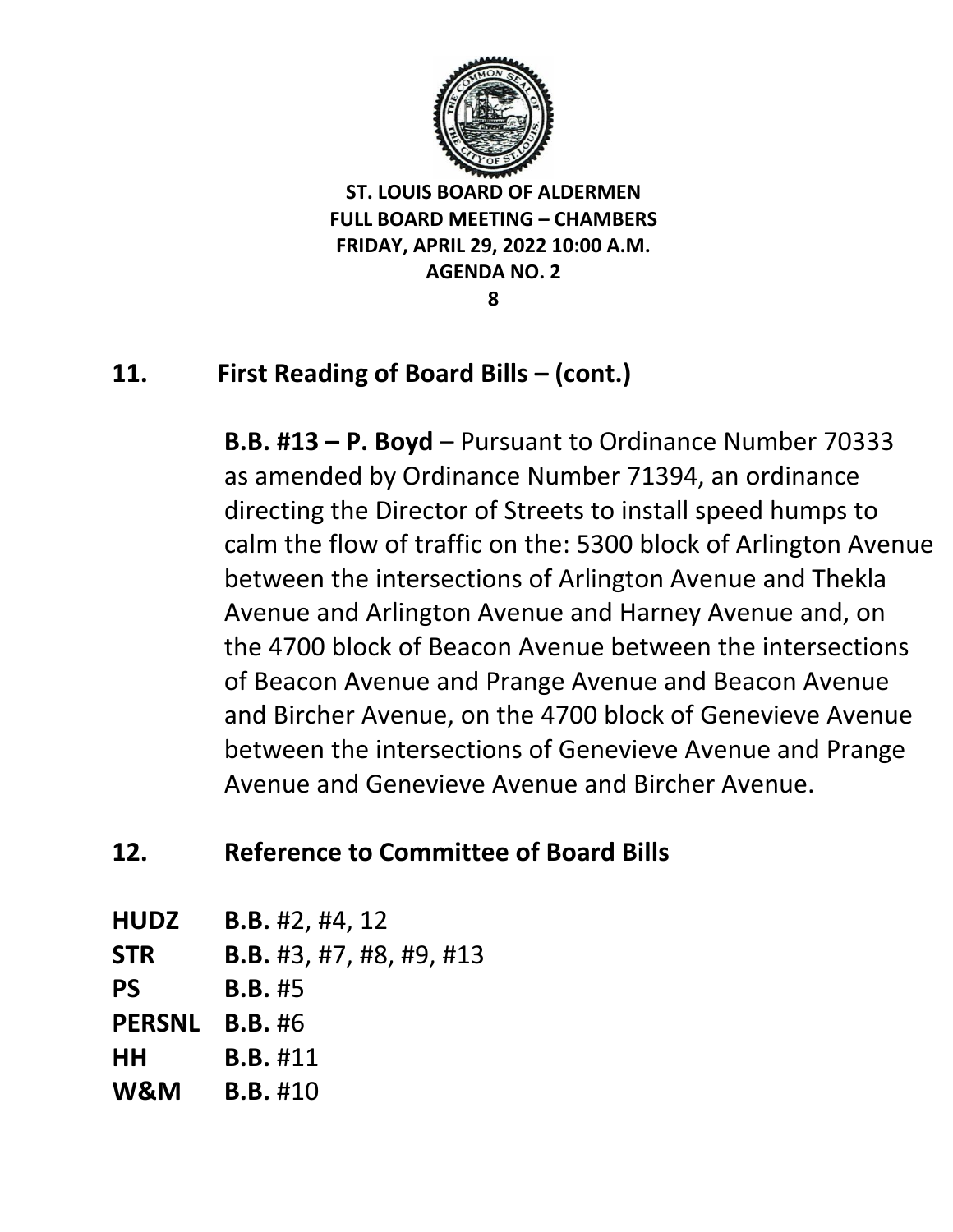

**9**

- **13. Second Reading and Report of Standing Committees None**
- **14. Report of Special Committees None**
- **15. Perfection Consent Calendar None**
- **16. Board Bills for Perfection None**
- **17. Third Reading Consent Calendar None**
- **18. Third Reading/Report of Engrossment and Final Passage None**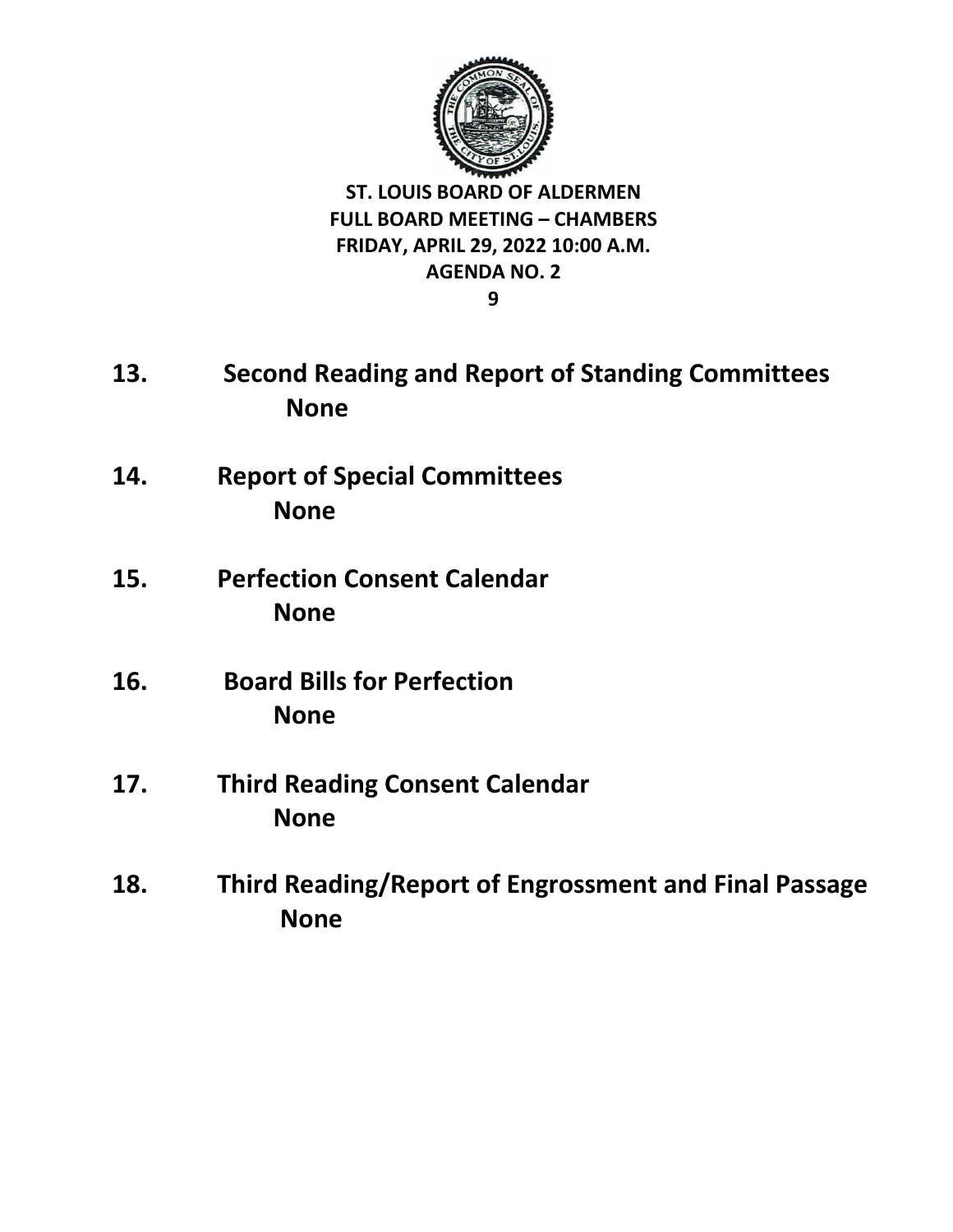

### **19. Courtesy Resolutions Consent Calendar**

**Res. #5– Muhammad –** The Board of Aldermen pause in our deliberations to recognize the many accomplishments and contributions of the Urban League of Metropolitan St. Louis, Inc. Women's Business Center (WBC).

**Res. #6 – Coatar/Pres. Reed/Guenther –** The Board of Aldermen pause in our deliberations to thank, congratulate, and wish good luck to Joanie Thomas Spurgeon for her incredible generosity and contributions to our City and we wish her peace and happiness in her retirement

**Res. #7 – Todd –** The Honorable Board of Aldermen pause in our deliberations to thank, congratulate, and wish good luck to Pastor Ralph Petty for his 22 years of faithful service to his congregation and all of St. Louis.

**Res. #8 – Muhammad –** The Board of Aldermen pause in our deliberations to recognize and honor Lisa Grozdanic.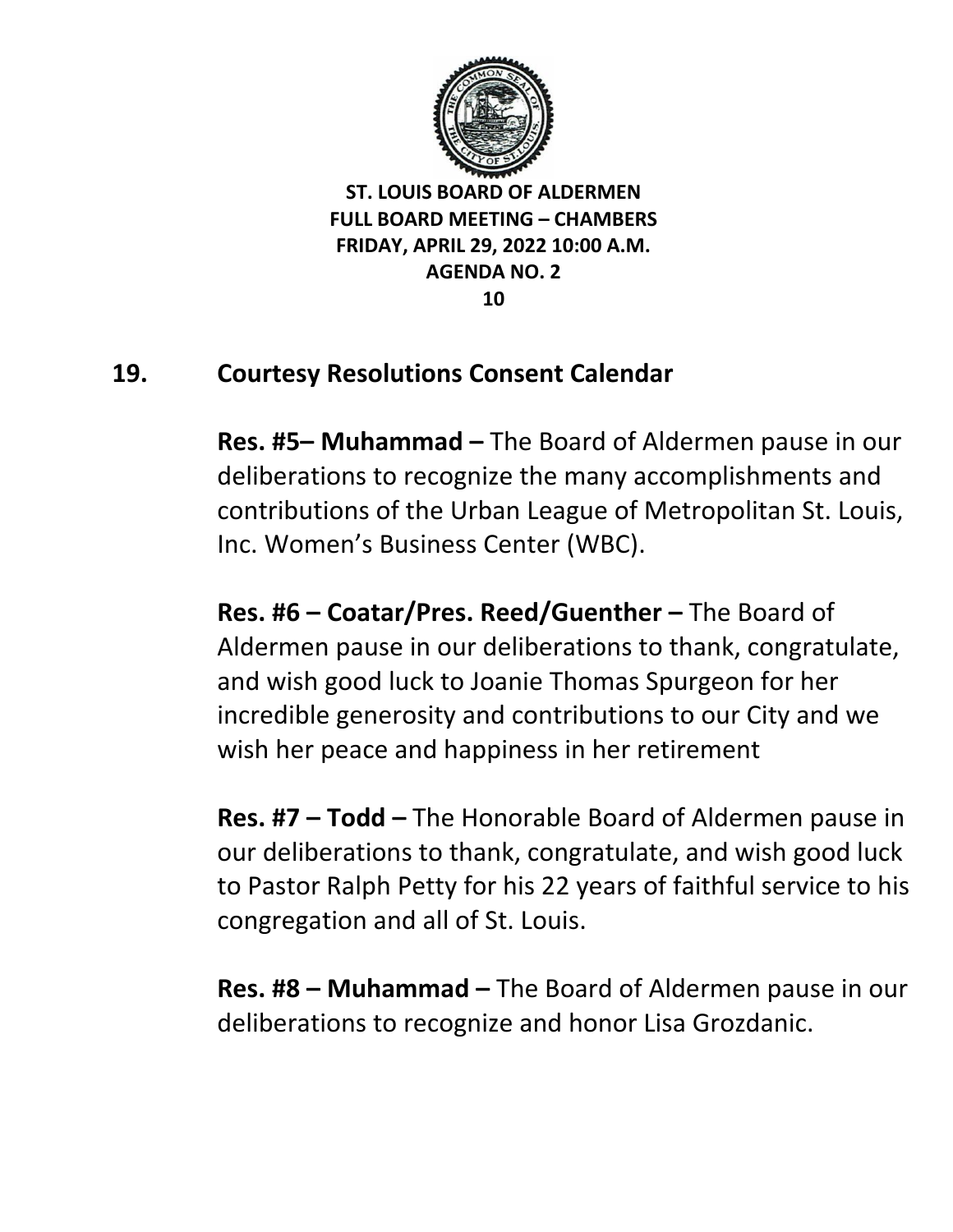

## **19. Courtesy Resolutions Consent Calendar (cont.)**

**Res. #9 – Muhammad –** The Board of Aldermen pause in our deliberations to recognize and honor Neveen Ayesh.

**Res. #10 – Muhammad –** The Board of Aldermen pause in our deliberations to recognize and honor Majed "Mike" Abusaid.

**Res. #11 – Muhammad** – The Board of Aldermen pause in our deliberations to recognize and honor Captain Allen Muhammad.

**Res. #12 – Vollmer** – The Honorable Board of Aldermen pause in our deliberations to thank, congratulate and recognize the contributions of Mr. John Pozzo and wish him a very, very happy 100th Birthday.

**Res. #13 – Davis/Pres. Reed** – The Board of Aldermen pause in our deliberations to say thank you and good luck to Victor Peoples after thirty-five years of commitment and dedication to the City of St. Louis and we wish him peace and happiness in his retirement.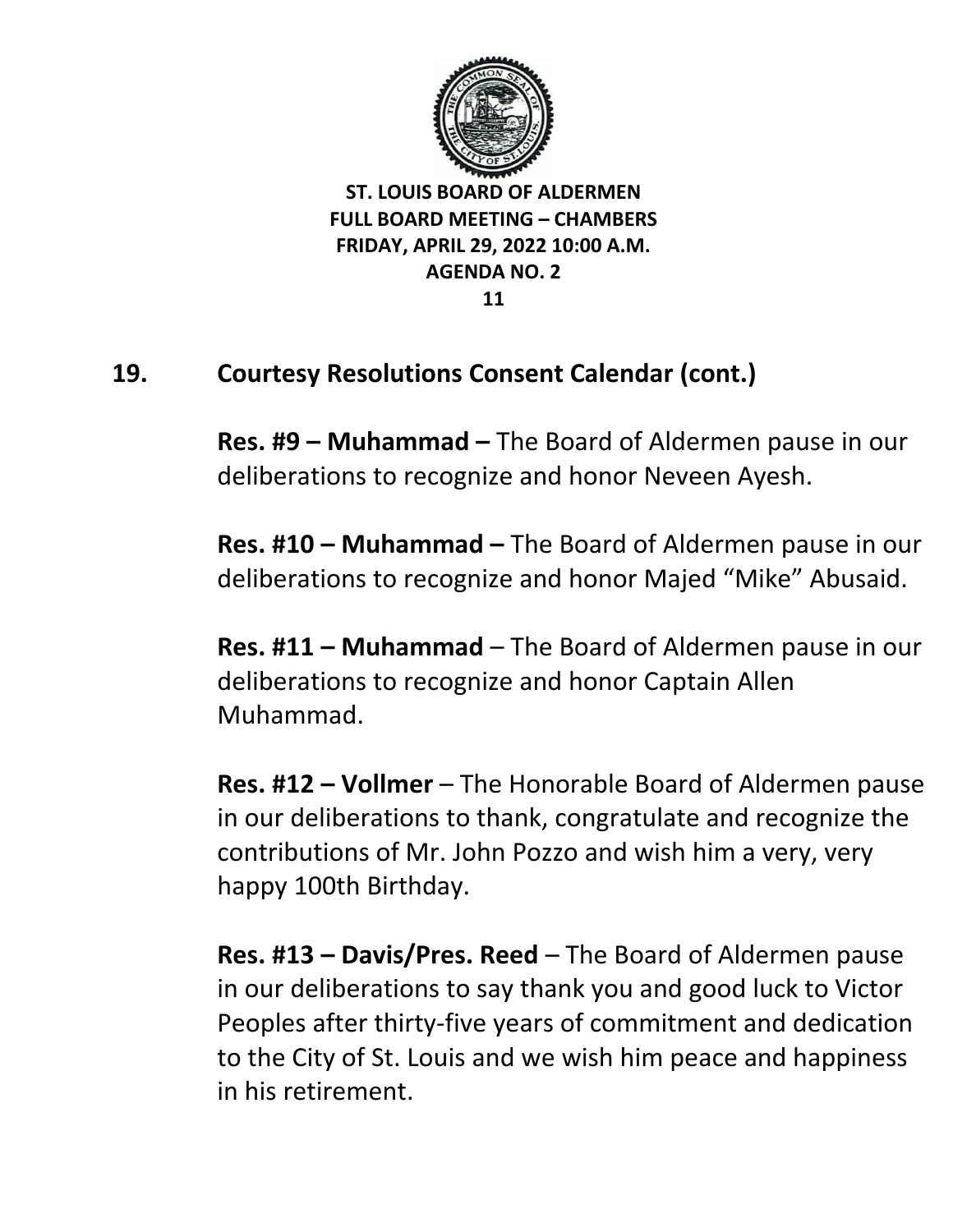

### **19. Courtesy Resolutions Consent Calendar (cont.)**

**Res. #14 – Schweitzer** – The Honorable Board of Aldermen pause in our deliberations to recognize and congratulate the Honorable Robert G. Dowd, Jr. on his many contributions and accomplishments rendered to the Missouri Court of Appeals, Eastern District.

**Res. #15 – Clark-Hubbard** – The Board of Aldermen pause in our deliberations to congratulate Dr. Djibril Diallo for his many achievements to the betterment of humanity and commend Webster University for having him as their 103rd Commencement Speaker.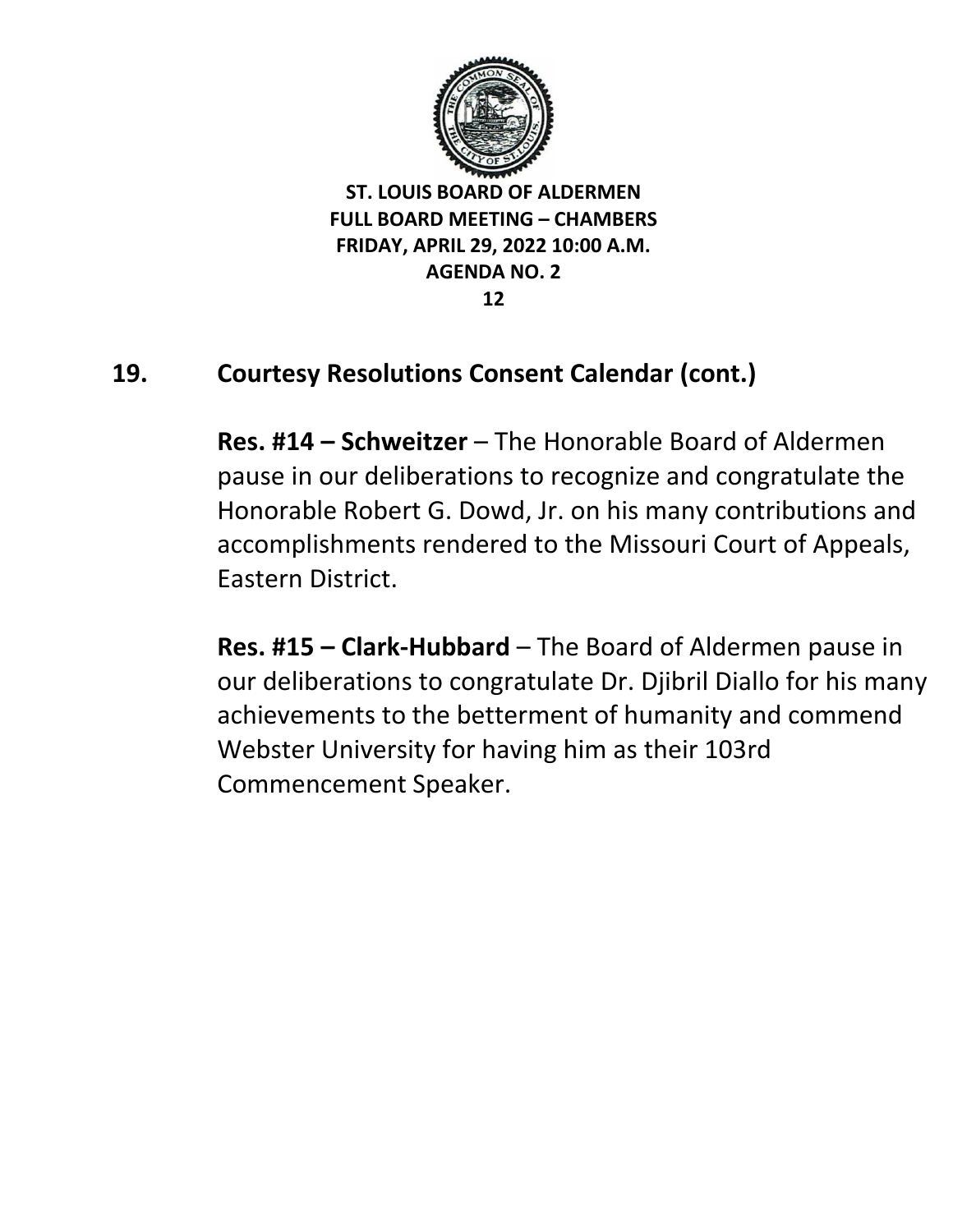

# **19. Courtesy Resolutions Consent Calendar (cont.)**

**Res. #16 – Green/Ingrassia/Stephens/Schweitzer/Guenther Cohn/Rice/Narayan/Tyus/Vaccaro/Pihl** – The Board of Aldermen of the City of St. Louis pause in our deliberations to recognize April 24-30<sup>th</sup> as National Infertility Awareness Week and further call on employers in the City of St. Louis to follow the lead of St. Louis City Government and add fertility coverage as an employee healthcare benefit so that all people who wish to grow their family have access to the resources and tools that they need to do so.

#### **20. First Reading of Resolutions**

**Res. #17 – Schweitzer** – The Board of Aldermen hereby directs the Ways and Means Committee to hold a public hearing to consider the establishment of the proposed Holly Hills Special Business District, on May 11, 2022, at 1:00 pm. via Webinar.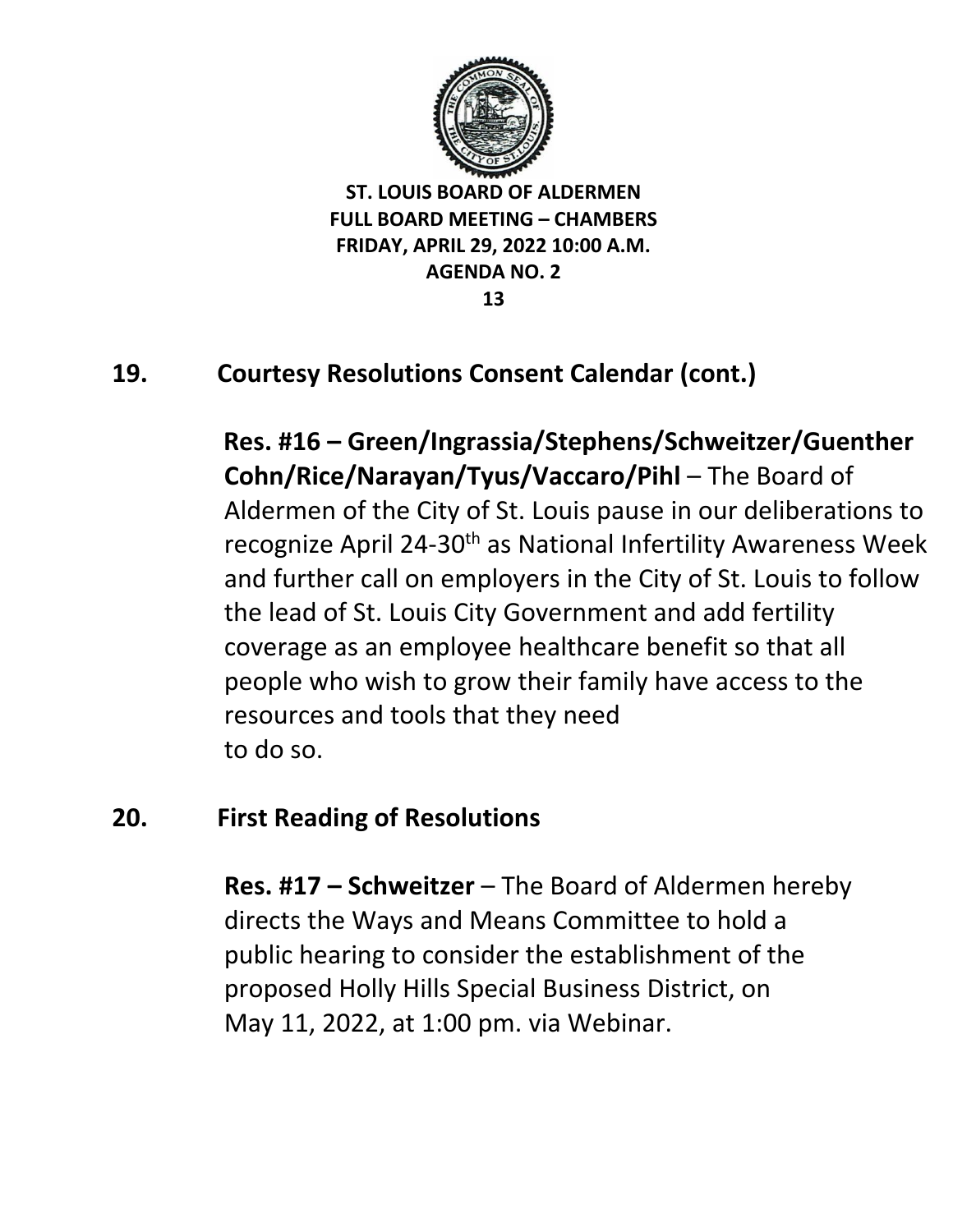

- **21. Second Reading Resolutions, Committee Reports & Adoptions** Engrossment, Rules and Credentials Committee Report
- **22. Miscellaneous and Unfinished Business None**
- **23. Announcements**

**MONDAY, MAY 2, 2022 NONE**

**TUESDAY, MAY 3, 2022 NEIGHBORHOOD DEVELOPMENT – 10:00 A.M. WEBINAR** 

**WEDNESDAY, MAY 4, 2022 NONE**

**THURSDAY, MAY 5, 2022 NONE**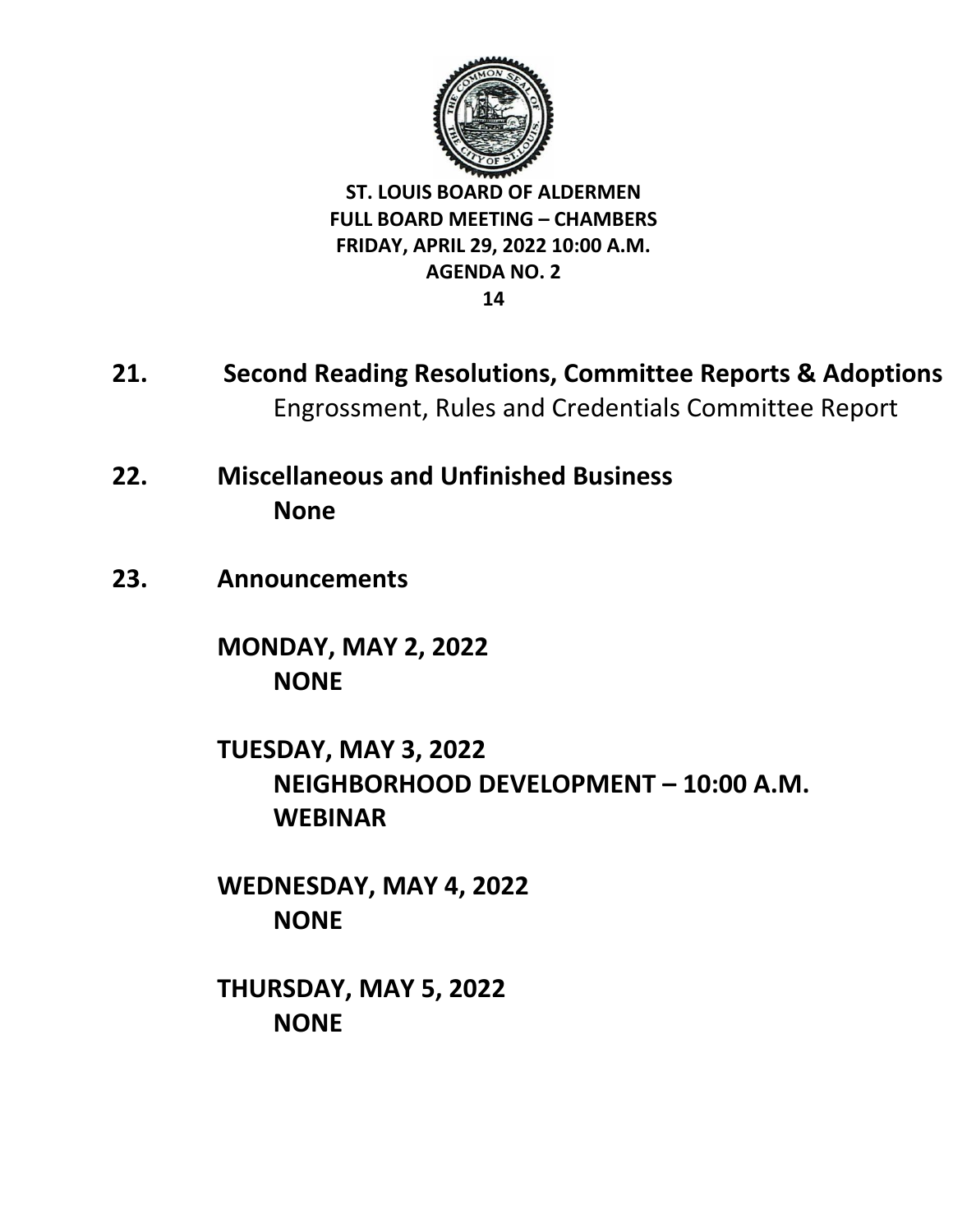

**23. Announcements - (cont.)**

## **FRIDAY, MAY 6, 2022 FULL BOARD MEETING – 10:00 A.M. - CHAMBERS**

- **24. Excused Aldermen**
- **25. Adjournment**

#### **26. Calendar**

FRIDAY, MAY 6, 2022 FULL BOARD MEETING FRIDAY, MAY 13, 2022 FULL BOARD MEETING FRIDAY, MAY 20, 2022 FULL BOARD MEETING THURSDAY, MAY 26, 2022 FULL BOARD MEETING MONDAY, MAY 30, 2022 OFFICE CLOSED – MEMORIAL DAY HOLIDAY FRIDAY, JUNE 3, 2022 FULL BOARD MEETING FRIDAY, JUNE 10, 2022 FULL BOARD MEETING THURSDAY, JUNE 16, 2022 FULL BOARD MEETING MONDAY, JUNE 20, 2022 OFFICE CLOSED – JUNETEENTH HOLIDAY FRIDAY, JUNE 24, 2022 FULL BOARD MEETING THURSDAY, JUNE 30 2022 FULL BOARD MEETING MONDAY, JULY 4, 2022 OFFICE CLOSED – JULY 4th HOLIDAY FRIDAY, JULY 8, 2022 FULL BOARD MEETING FRIDAY, JULY 15, 2022 FULL BOARD MEETING – SUMMER BREAK BEGINS MONDAY, SEPTEMBER 5, 2022 OFFICE CLOSED – LABOR DAY HOLIDAY FRIDAY, SEPTEMBER 16, 2022 FULL BOARD MEETING - SUMMER BREAK ENDS FRIDAY, SEPTEMBER 23, 2022 FULL BOARD MEETING FRIDAY, SEPTEMBER 30, 2022 FULL BOARD MEETING FRIDAY, OCTOBER 7, 2022 FULL BOARD MEETING